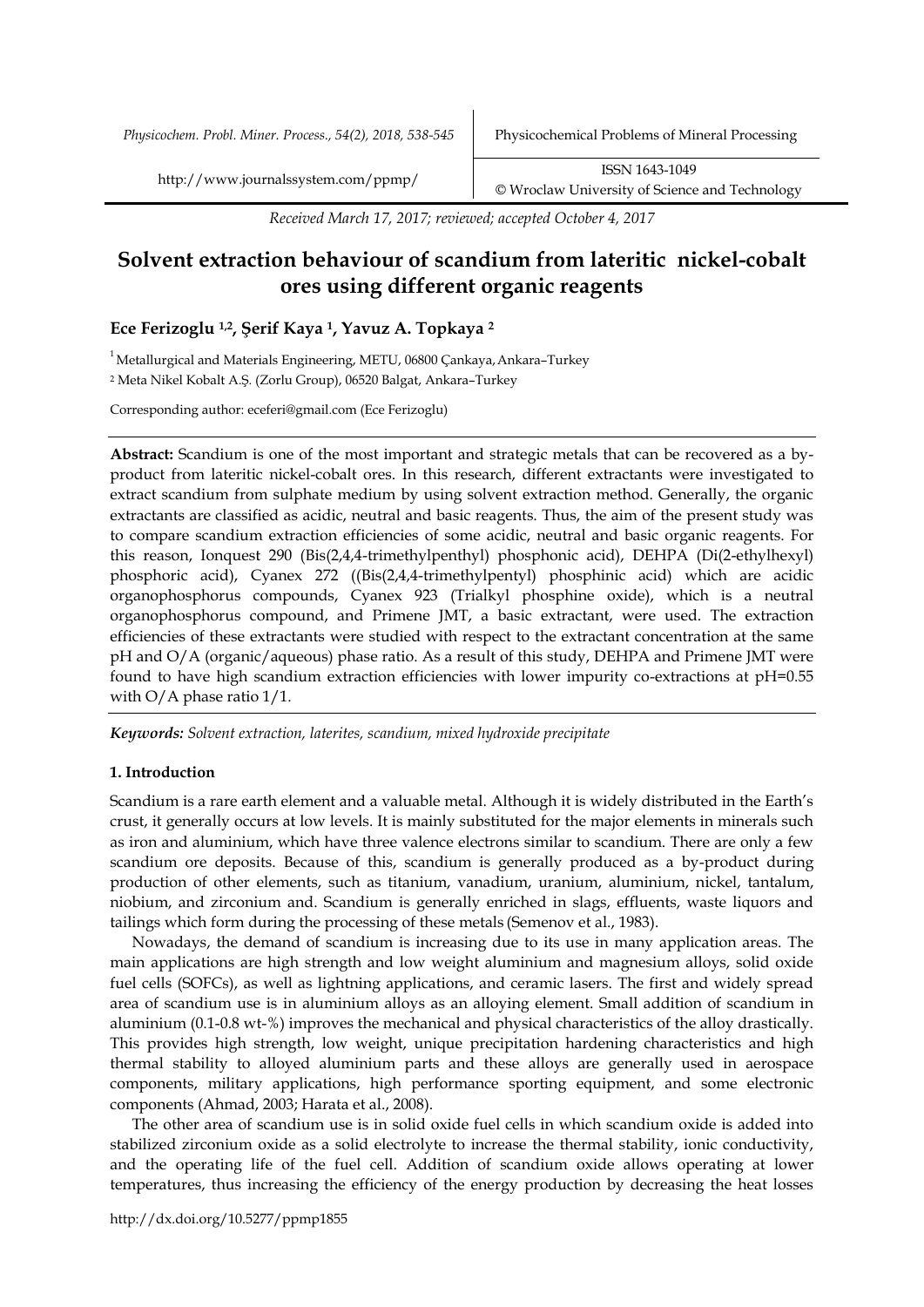(Ciacchi et al., 1991*).* Additionally, scandium compounds are used in lightning applications such as high intensity halide lamps and lasers, since it can provide the replication of sun light effectively.

In this study, scandium is extracted and recovered as a by-product from the hydrometallurgical extraction processing of lateritic nickel-cobalt ores. Some lateritic type nickel cobalt ores are processed by using MHP (Mixed Hydroxide Precipitation) method in order to recover nickel and cobalt as hydroxide intermediate product. In MHP method, the control of pH and temperature of the pregnant leach solution (PLS) are important for removal of the impurities from the solution before the precipitation of nickel and cobalt.

The flowsheet given in Fig. 1 is an illustration of a commercially available Ni-Co laterite processing plant operating in Turkey (META Nikel-Kobalt A.Ş.). According to the MHP production circuit (Fig. 1), after the ore preparation, high pressure sulphuric acid leaching (HPAL) is carried out by using autoclave. As a result of the leaching process, the nickel bearing leach solution and leach residue are obtained. While the leach residue is being removed from the system, the separated leach solution passes through two neutralization stages prior to precipitation of the MHP product.



Fig. 1. Mixed hydroxide precipitation (MHP) circuit

On the basis of solubility product data of ions at 25  $^{\circ}$ C (Fig. 2), the precipitation of cations with increasing pH can be predicted. According to Fig. 2., the precipitation of ions occurs in the following order: Fe(III) > Al(III) > Sc(III) > Cr(III) > Cu(II) > Fe(II) > Zn(II) > Ni(II) > Co(II) > Mn(II) > Mg(II) >  $Ca(II)$ .

The aim of the 1<sup>st</sup> impurity removal stage is to obtain the maximum iron, aluminium and chromium precipitation with the minimum nickel, cobalt and scandium losses. The suitable pH is approximately 2.75. The solution obtained in the 1<sup>st</sup> impurity removal step passes through the  $2<sup>nd</sup>$ impurity removal stage in order to remove impurities still remaining after the first stage. However, in this study, the main aim of this 2nd stage is to provide maximum scandium precipitation with minimum nickel and cobalt losses because the extraction and recovery processes of scandium start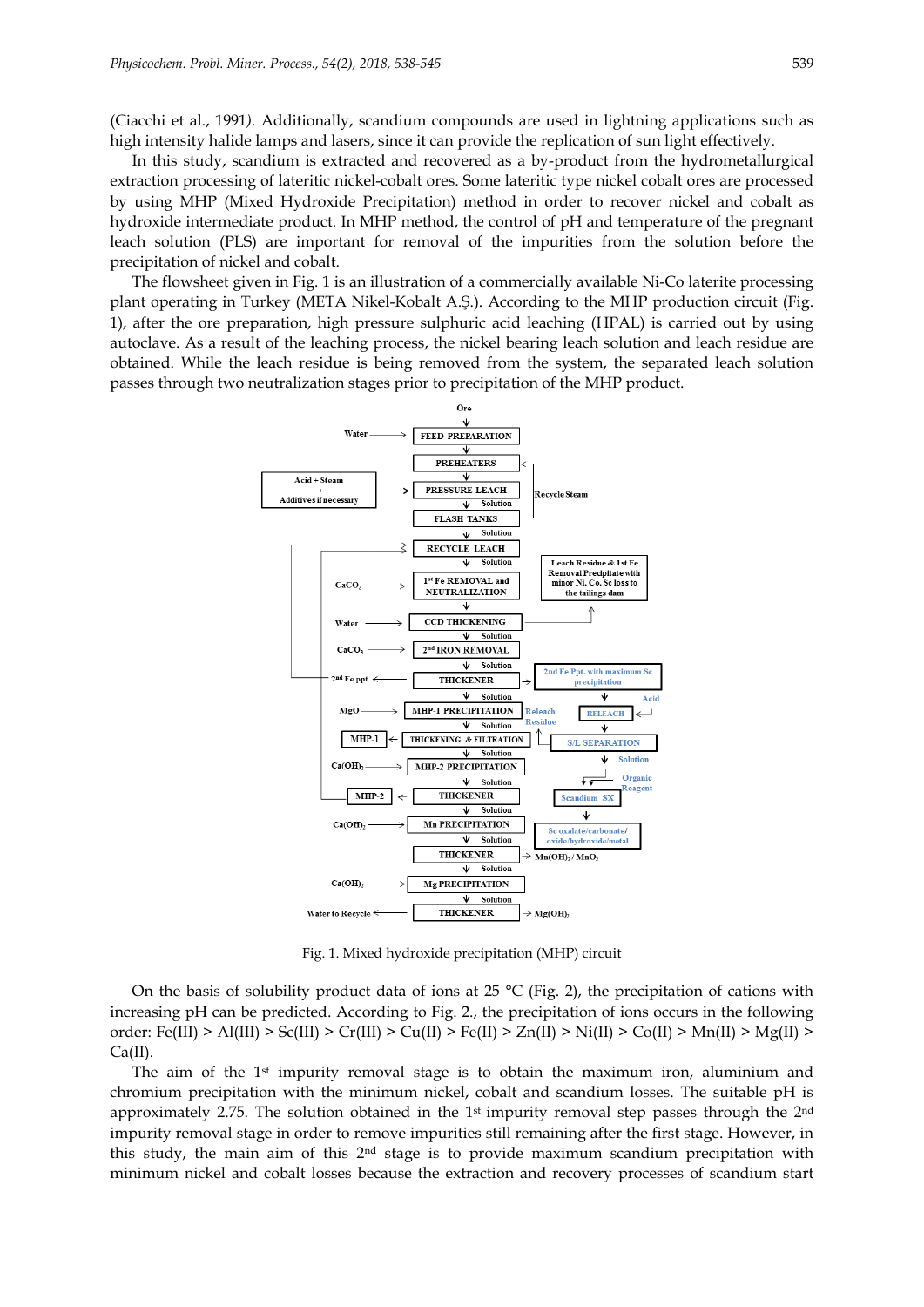with re-dissolving the precipitate obtained after the 2<sup>nd</sup> impurity removal stage. Therefore, the pH of this step, which is approximately 4.75, should be adjusted according to the precipitation behaviour of scandium. Since one of the most important factors during solution purification is to remove the impurities at a low cost and with available chemicals close to the operating hydrometallurgical plant, limestone in the form of a slurry was used during these two pH adjustment stages till pH 4.75. After these neutralization steps, the precipitation of nickel and cobalt is carried out by two consecutive pH adjustment stages. Initially, the pH of the solution is raised to about 7.0-7.5 by using MgO in MHP-1 precipitation part in order to obtain Ni-Co mixed hydroxide precipitate. Since the precipitate obtained in MHP-1 step is the main product of the overall operation, MgO is preferred instead of limestone in order not to contaminate the MHP-1 product with calcium sulphate, and pH is selected to be 7.0-7.5 to prevent the co-precipitation of manganese together with nickel and cobalt. After separation of the MHP-1 product, the remaining nickel and cobalt is precipitated with  $Ca(OH)_2$  at a pH range of 8.0-9.0 and sent to recycle leach step as shown in Fig. 1. The precipitation of the main product is limited at a closely controlled pH range with low impurity co-precipitation. Finally, the solution remaining after Ni-Co precipitation passes through two further stages of neutralization before being recycled back to the main circuit.

In this study, as a result of two-step pH controlled purification processes, a scandium enriched concentrate was obtained during the MHP production process according to the information given by Kaya et al., 2015. After these precipitation processes, the scandium-containing precipitate was leached with sulfuric acid and considerable amount of scandium was taken into the leach solution, which is called as the "Re-leach" stage. After purification and solid/liquid separation, scandium was extracted and recovered from the purified re-leach solution by solvent extraction method.

In solvent extraction experiments different organic extractants were investigated in order to extract scandium from sulphate media. The organic extractants are classified as acidic, neutral and basic reagents. Thus, the main aim in this research was to compare the scandium extraction efficiencies of the different types of the organic extractants. For this purpose, the acidic organophosphorus compounds; such as, Ionquest 290 (Bis(2,4,4-trimethylpenthyl) phosphonic acid), DEHPA (Di(2 ethylhexyl) phosphoric acid), Cyanex 272 (Bis(2,4,4-trimethylpentyl) phosphinic acid), a neutral organophosphorus compound, Cyanex 923 (Trialkyl phosphine oxide) and a basic extractant, Primene JMT, were used. The extraction efficiencies of these organics were studied with respect to the extractant concentration at the same pH and  $O/A$  phase ratio  $1/1$  (Wang et al., 2011).



Fig. 2. The solubility product data of ions as hydroxides at 25 °C based on molar concentration of ions (Franzen, 2015)

## **2. Experimental procedure**

## **2.1 Pregnant leach solution**

The analysis of pregnant leach solution used in the extraction experiments is given in Table 1. This solution was obtained after re-leaching of the scandium enriched precipitate which was formed after two neutralization stages during MHP production process. Re-leaching process was performed with 100 g/dm<sup>3</sup> H<sub>2</sub>SO<sub>4</sub>, 1/5 solid to acid-water mixture ratio at 60 °C for 60 minutes. The obtained solution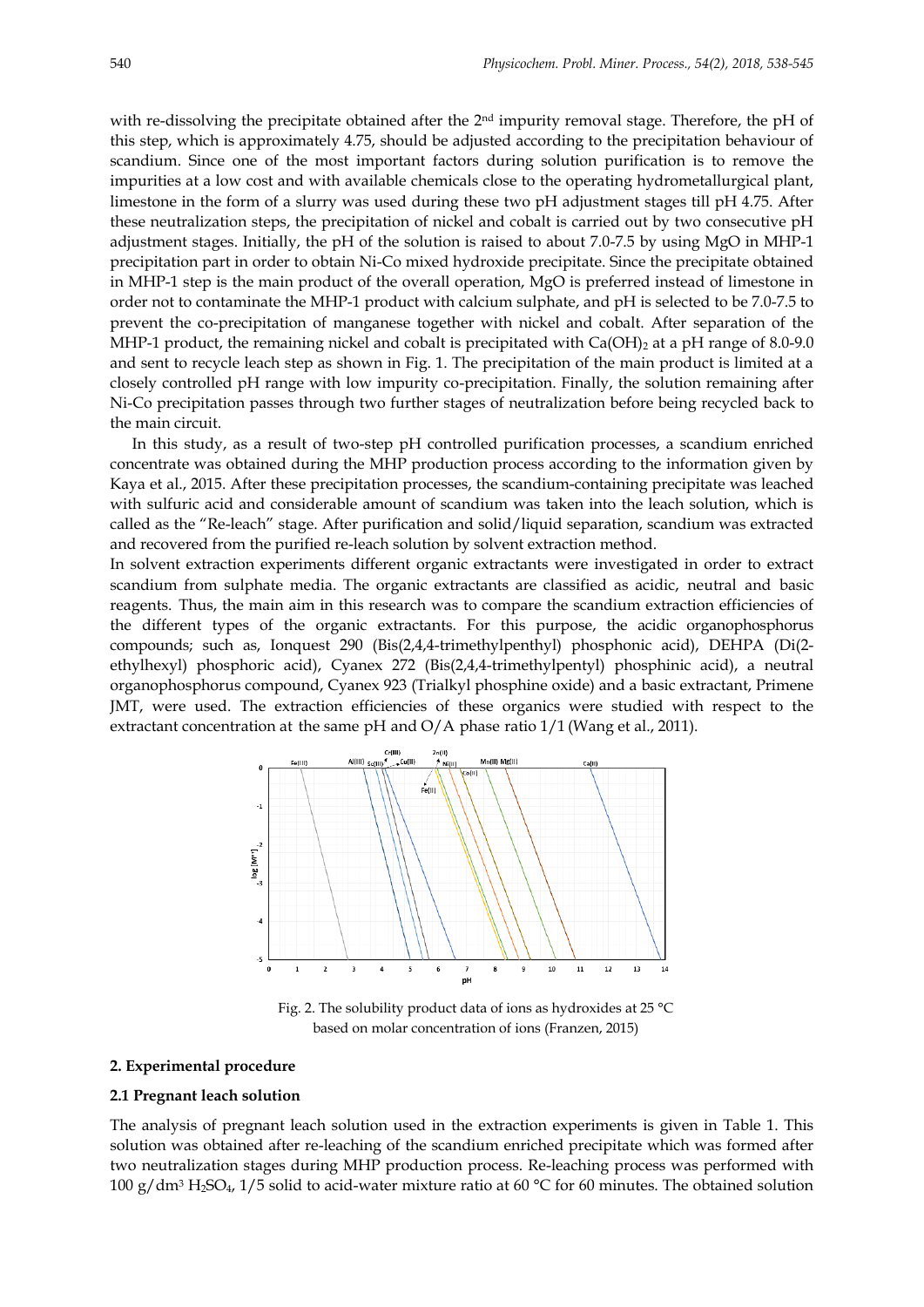after re-leaching was purified by using  $CaCO<sub>3</sub>$  slurry. After the purification and solid/liquid separation, the scandium enriched solution (PLS) was obtained.

|            | $\ddotsc$ |    |     |     |     |    |      |     |     |    |      |    |     |
|------------|-----------|----|-----|-----|-----|----|------|-----|-----|----|------|----|-----|
| Elements   | Al        |    | Ca  |     | ∟r  | Сu | Fe   | Mg  | Mn  | Na | Ni   |    |     |
| <b>PLS</b> | 15549     | 33 | 640 | 294 | 405 | 92 | 2356 | 328 | 203 |    | 5598 | 46 | 137 |

Table 1. Composition of PLS (mg/dm3)

#### **2.2 Test procedures**

After the re-leaching and purification processes, the pH of pregnant leach solution was approximately 2.5. Since a higher extraction efficiency and selectivity can be obtained with a lower pH in solvent extraction of scandium, the pH of the PLS was decreased to 0.55 by the addition of  $H_2SO_4$  (Wang et al., 2013).

Each SX experiment was carried out in a  $250 \text{ cm}^3$  beaker with magnetic stirring. According to the determination of phase separation rate, all the experiments were performed as aqueous continuous with a phase ratio of  $O/A = 1/1$ . To satisfy aqueous continuous phase condition, first the aqueous phase containing Sc was placed to the mixing beaker and mixing was started by the help of a magnetic stirrer to let the continuous phase being the aqueous one which has higher density when compared to the organic phase. Then, the less dense organic phase (organic extractant + diluent) was added slowly to the aqueous phase to maintain the aqueous phase continuity. Moreover, in each experiment, organic–aqueous phase mixtures were stirred for 10 minutes at room temperature (25±1 °C). Then, the loaded organic and aqueous phases were separated from each other by using a separation funnel in order to determine the metal concentrations. The metal analyses after each experiment were done by using inductively coupled plasma optical emission spectrophotometer (ICP-OES).

## **3. Results and discussion**

#### **3.1 Extraction of scandium from sulphate media by DEHPA**

Di(2-ethylhexyl) phosphoric acid (DEHPA or HDEHP) is an acidic organophosphorus compound with the formula  $(C_8H_{17}O)_2PO_2H$  which is commonly used in the various hydrometallurgical processes, such as the separation and purification of uranium, copper, zinc, cobalt, manganese, and rare earth metals. In this study, iron and aluminium are the main impurity elements in re-leach PLS and they are generally co-extracted with scandium due to their similar cationic properties, i.e. both of them have three valence electrons. Moreover, the nickel and cobalt are also present as important impurities in PLS, as scandium is to be extracted from a precipitate which forms during HPAL processing of lateritic nickel-cobalt ores. Therefore, the iron, aluminium, nickel and cobalt are the impurities which were taken into consideration principally in this study.



Fig. 3. Extraction efficiencies of Sc, Fe, Co, Ni and Al with increasing volume percentage of DEHPA in kerosene D60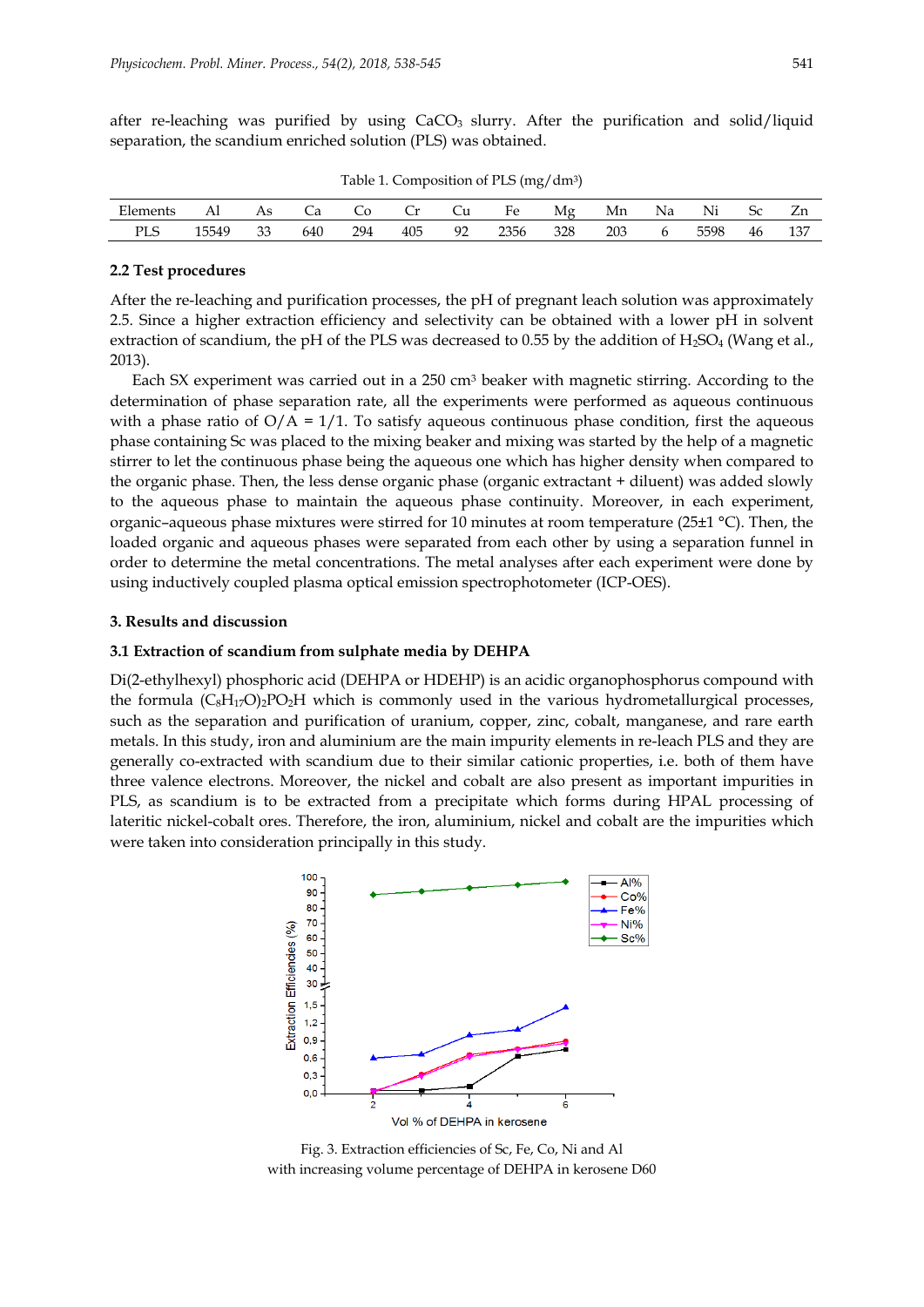According to Fig. 3, DEHPA has very high scandium extraction efficiency with low impurity coextractions. DEHPA co-extracted only limited amounts of iron, aluminium, nickel and cobalt. However, with the increasing volume percentage of DEHPA, more hydrogen ions can be replaced with cations of scandium and the other impurities. In other words, when the volume percentage of DEHPA increases, the amount of co-extracted impurities also increases. Thus, 5 vol-% DEHPA in kerosene D60 can be chosen to be the best condition for scandium extraction of more than 95 % from the pregnant leach solution with acceptable impurity co-extraction.

#### **3.2 Extraction of scandium from sulphate media by Cyanex 272**

CYANEX 272 is a phosphinic type acidic extractant which is extensively used in the separation of cobalt from nickel depending on the change of its selectivity according to the pH of the solution. Thus, in this study, the extraction behaviour of scandium from a solution by Cyanex 272 was investigated in order to test its applicability.

According to Fig. 4., although the scandium extraction and co-extraction of other impurities were increasing with the increasing volume percentage of Cyanex 272, only a low amount of scandium could be extracted from the pregnant leach solution. Thus, Cyanex 272 was decided to be an unsuitable organic reagent for scandium extraction for the PLS under investigation.



Fig. 4. Extraction efficiencies of Sc, Fe, Co, Ni and Al with increasing volume percentage of Cyanex 272 in kerosene D60

#### **3.3 Extraction of scandium from sulphate media by Ionquest 290**

IONQUEST® 290 is a phosphonic type acidic extractant mainly used in the separation of cobalt from nickel and it can be used in the extraction of other cations such as aluminium, copper, scandium and zinc.

Similar to Cyanex 272, Ionquest 290 has low scandium extraction efficiency. Therefore, Ionquest 290 is also found to be an unsuitable organic reagent to extract scandium from the sulphate media under investigation.



**Fig. 5.** Extraction efficiencies of Sc, Fe, Co, Ni and Al with increasing volume percentage of Ionquest 290 in kerosene D60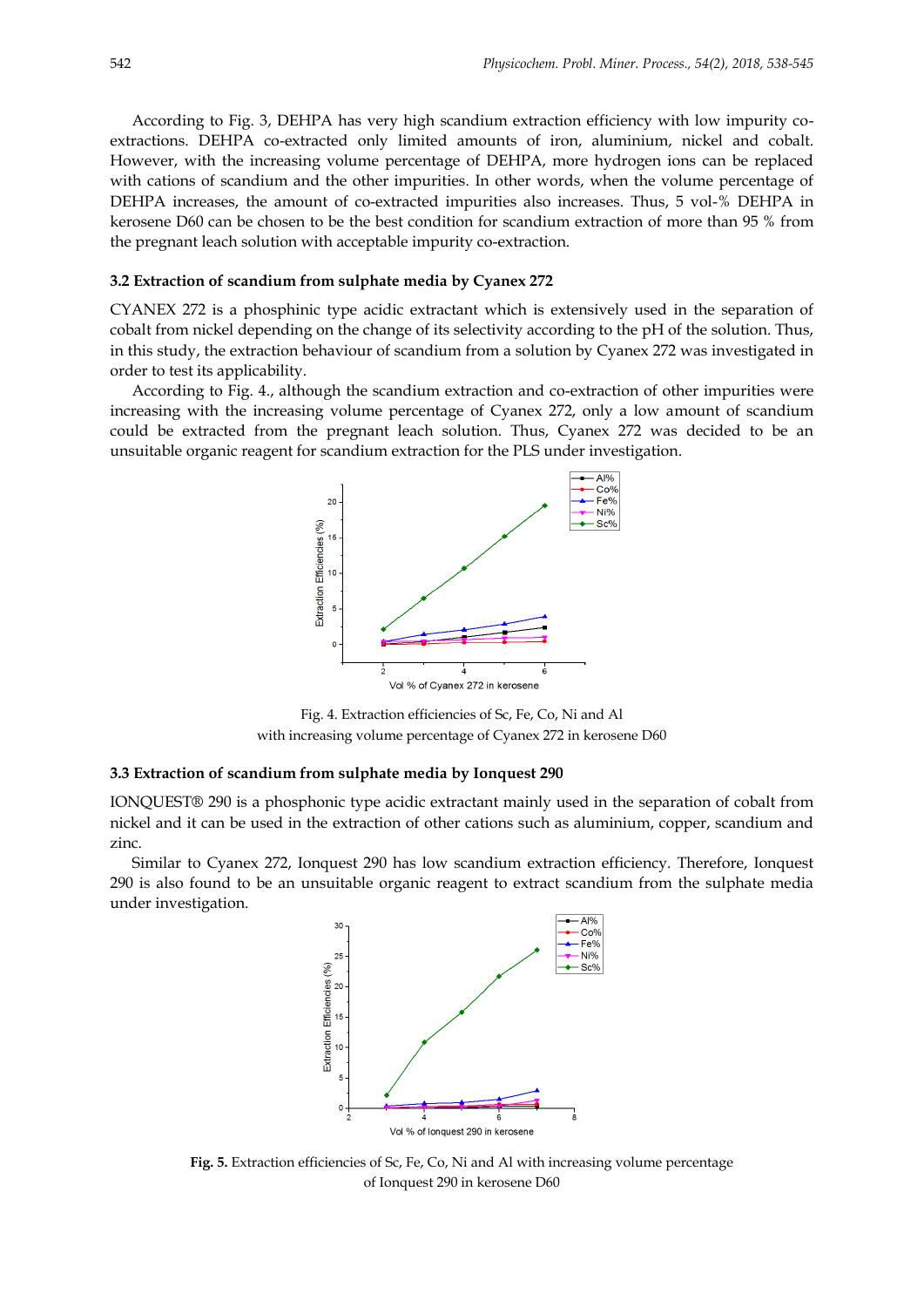#### **3.4 Extraction of scandium from sulphate media by Cyanex 923**

CYANEX 923 extractant is a neutral, liquid phosphine oxide type reagent and mainly used in the recovery of both organic and inorganic solutes from aqueous solutions, e.g. recovery of carboxylic acids from solutions, impurity removal from copper electrolytes, and uranium recovery from phosphoric acid leach solutions.

According to Fig. 6, Cyanex 923 is not a suitable organic reagent for high scandium extraction. Not only scandium extraction is low, but also co-extraction of iron is higher than that of DEHPA. Thus, similar to Cyanex 272 and Ionquest 290, Cyanex 923 was found to be an improper reagent for the extraction of scandium from the pregnant leach solution under investigation.



Fig. 6. Extraction efficiencies of Sc, Fe, Co, Ni and Al with increasing volume percentage of Cyanex 923 in kerosene D60

## **3.5 Extraction of scandium from sulphate media by Primene JMT**

Primene JMT is a basic organic extractant, which is a unique member of the family of primary amines. It has special chemical and physical properties such as resistance to oxidation, high fluidity and low viscosity over a wide temperature range. Moreover, it is extensively used in the extraction processes of the rare earth elements. The extraction of metals by amines is considered to depend on the ability of metal ions to form anionic species in the aqueous phase, which are extracted by amines in an anionexchange process. Since the PLS used in this study is a sulphate based system having a pH of 0.55, enough  $SO_4^2$  anions are present in the system to complex with amine extractant according to the reaction mechanism (1) and (2):

$$
6RNH_2 + 3H_2SO_4 = 3(RNH_3)_2SO_4
$$
\n(1)

$$
2Sc(SO4)33- + 3(RNH3)2SO4 = 2(RNH3)3Sc(SO4)3 + 3SO42-. (2)
$$



**Fig. 7.** Extraction efficiencies of Sc, Fe, Co, Ni and Al with increasing volume percentage of Primene JMT in kerosene D60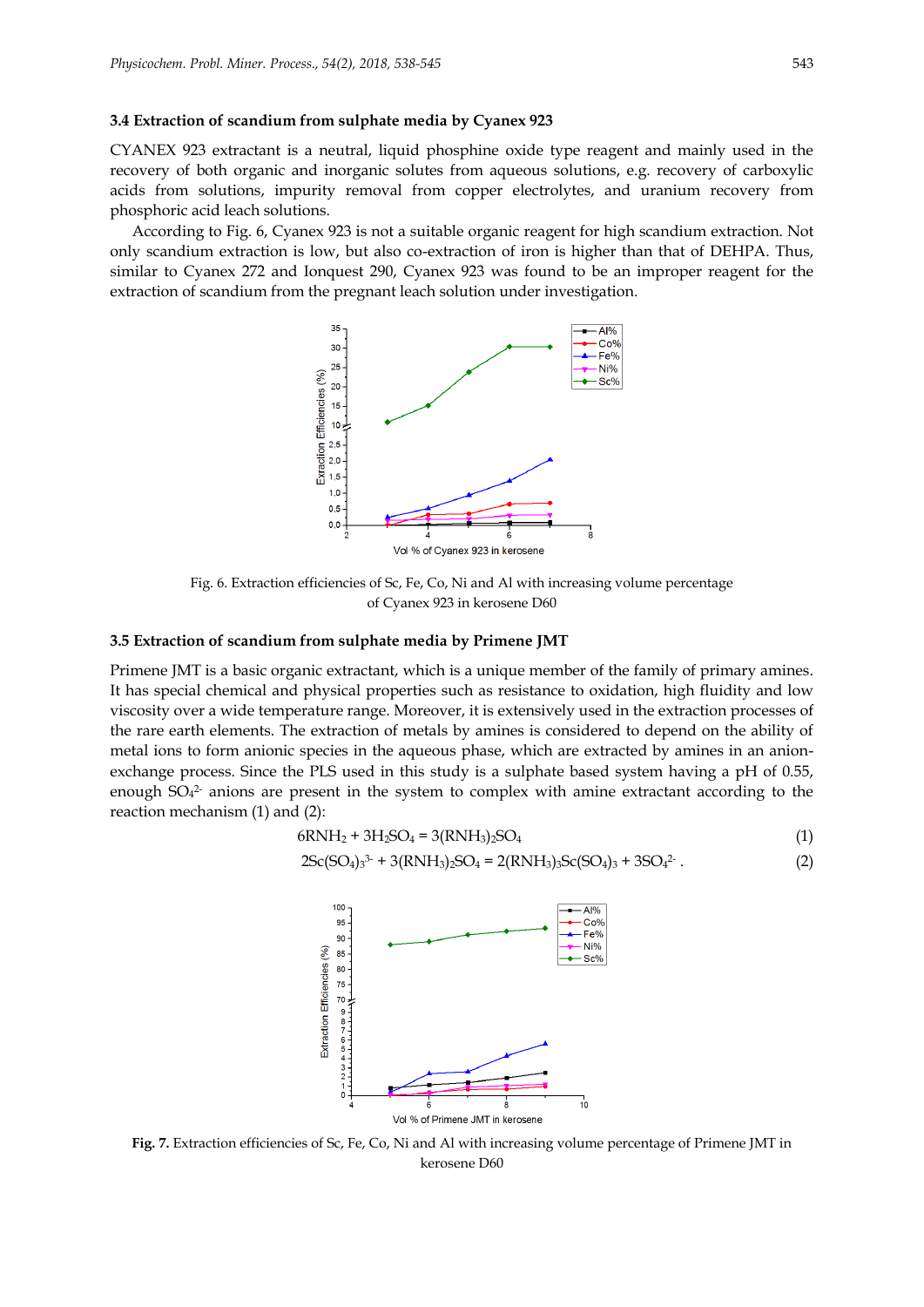According to Fig. 7, Primene JMT may be a good extractant for scandium recovery since it has high scandium extraction efficiency with low impurity co-extractions. Although, the scandium extraction increases with the increasing volume percentage of Primene JMT in D60, co-extractions of the other impurities especially iron also increases. Thus, according to the results in order to obtain high scandium extraction with limited impurity co-extractions, 8 vol-% of Primene JMT is the best amount for this extraction process.

## **3.6 Comparison of scandium extraction efficiencies of different organic reagents**

According to Fig. 8, smaller amount of DEHPA is enough to extract scandium in comparison with Primene JMT. In other words, while 8 vol-% Primene JMT is required to extract scandium with limited impurity co-extractions, only 5 vol-% DEHPA is sufficient for the extraction of scandium. In addition, according to Fig. 8, DEHPA has higher scandium extraction efficiency than Primene JMT. Thus, it can be concluded that DEHPA is the best organic extractant for scandium in this study due to high Sc extraction efficiency and low impurity co-extractions. Moreover, DEHPA is cheaper, more widely used, and chemically fairly stable organic extractant. However, the final decision should be done after observing and comparing the behaviour of impurity scrubbing and scandium stripping experiments which will be the topic of a new study.



Fig. 8. Extractions of scandium with respect to changing extractant volume diluted in kerosene D60

#### **4. Conclusions**

Since acidic environment reported to favour selectivity against impurity elements, pH of the pregnant leach solution was pre-determined as being 0.55. The extraction with 5 vol-% DEHPA diluted in kerosene D60 with a phase ratio of  $O/A = 1/1$  was experimentally determined to give the best extraction efficiency when compared to the other organic extractants. According to the experimental findings, it can be said that DEHPA has the highest extraction efficiency and selectivity for scandium with minimum impurity co-extractions of iron, aluminium, nickel and cobalt. DEHPA can be used effectively for scandium recovery during hydrometallurgical production of nickel and cobalt. Moreover, it is known that DEHPA is fairly stable, relatively cheap, has low aqueous solubility and disengagement from the aqueous phase is considerably fast and complete which makes it practically a suitable extractant for selective scandium recovery from sulphate solutions. Alternatively, Primene JMT was also found to show a good extraction behaviour in terms of scandium with high selectivity towards impurity elements. Therefore, in terms of extraction behaviour DEHPA and Primene JMT are the suitable extractants for scandium extraction from hydrometallurgical nickel and cobalt production circuits. However, final decision should be given after testing the scrubbing and stripping behaviour of these reagents.

**Acknowledgements**: The authors would like to express their special thanks to META Nikel Kobalt A.Ş. for ICP/OES analysis and given financial support.